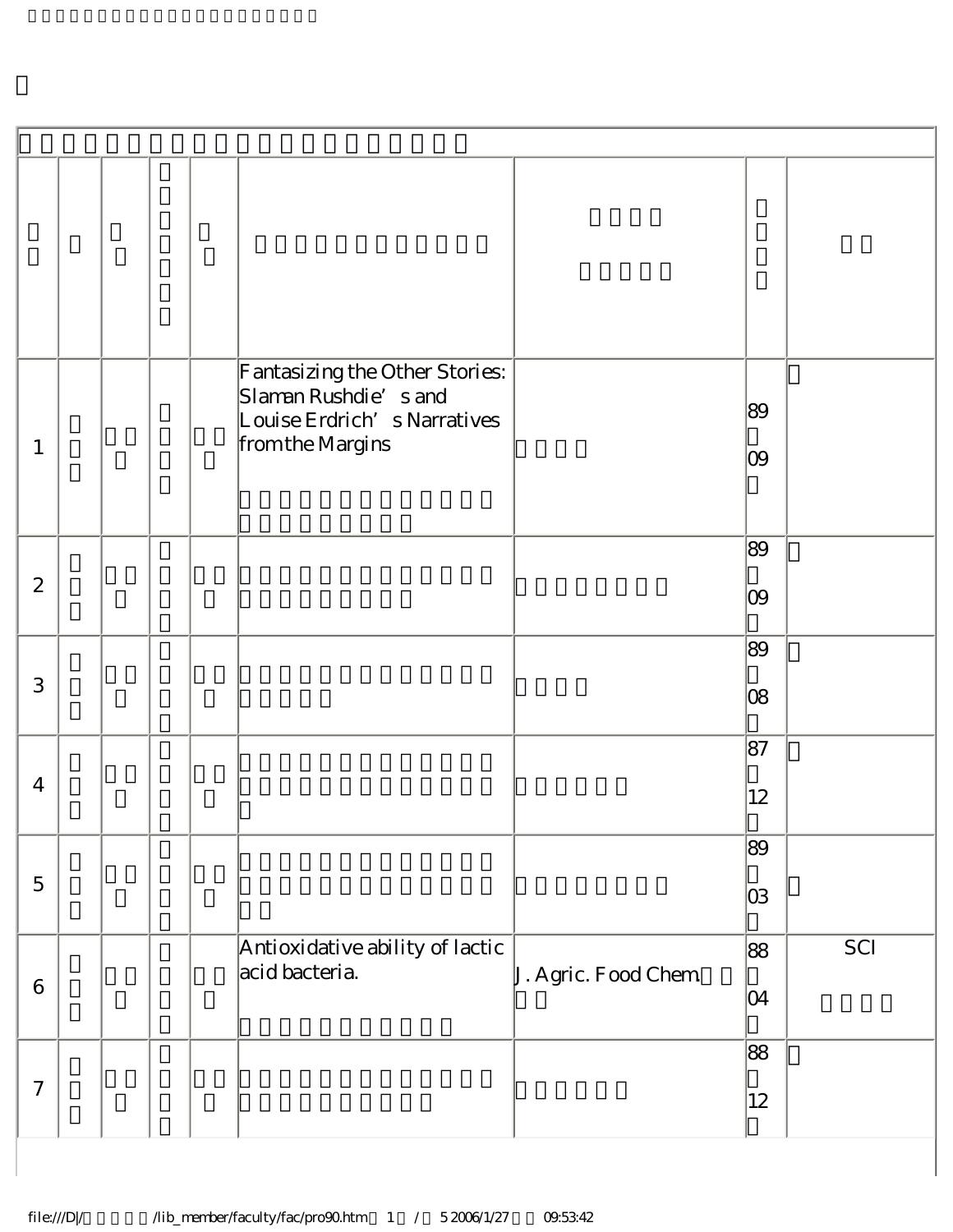| 8        |  | Probing the location and<br>function of the conserved<br>histidine residue of<br>phosphoglucose isomerase by<br>using an active-site directed<br>inhibitor N-bromo-<br>acetylethanolamine<br>phosphate.<br>N-bromo-<br>acetylethanolamine phosphate                  | Protein Science                                   | 88<br> 11 | SCI<br>86 | 4.6 |
|----------|--|----------------------------------------------------------------------------------------------------------------------------------------------------------------------------------------------------------------------------------------------------------------------|---------------------------------------------------|-----------|-----------|-----|
| $\Theta$ |  | Spectroscopic study of the<br>$C^1$ +state of <sup>7</sup> LiH<br>7                                                                                                                                                                                                  | The Journal of Chemical<br>Physics                | 88<br>03  |           |     |
| 10       |  | Preparation, Characterization<br>and Reactions of<br>EDBP<br>$\begin{vmatrix} \Delta l & \mu \text{-} O^i Pr & \bar{z} \end{vmatrix}$ A Novel<br>Catalyst for MPV Hydrogen<br><b>Transfer Reactions</b><br>$EDBP$ Al $\mu$ -<br>OiPr<br>$\overline{c}$<br><b>MPV</b> | Organometallics                                   | 89        |           |     |
| 11       |  | A secure server-aided RSA<br>Signature computation<br>protocol for smart cards<br><b>RSA</b>                                                                                                                                                                         | Journal of Information<br>Science and Engineering | 89        |           |     |
| 12       |  | Calculation of the Detention<br>Volume Method of Detention<br>Pond                                                                                                                                                                                                   | International Journal of<br>Sediment Research     | 88        | EI        |     |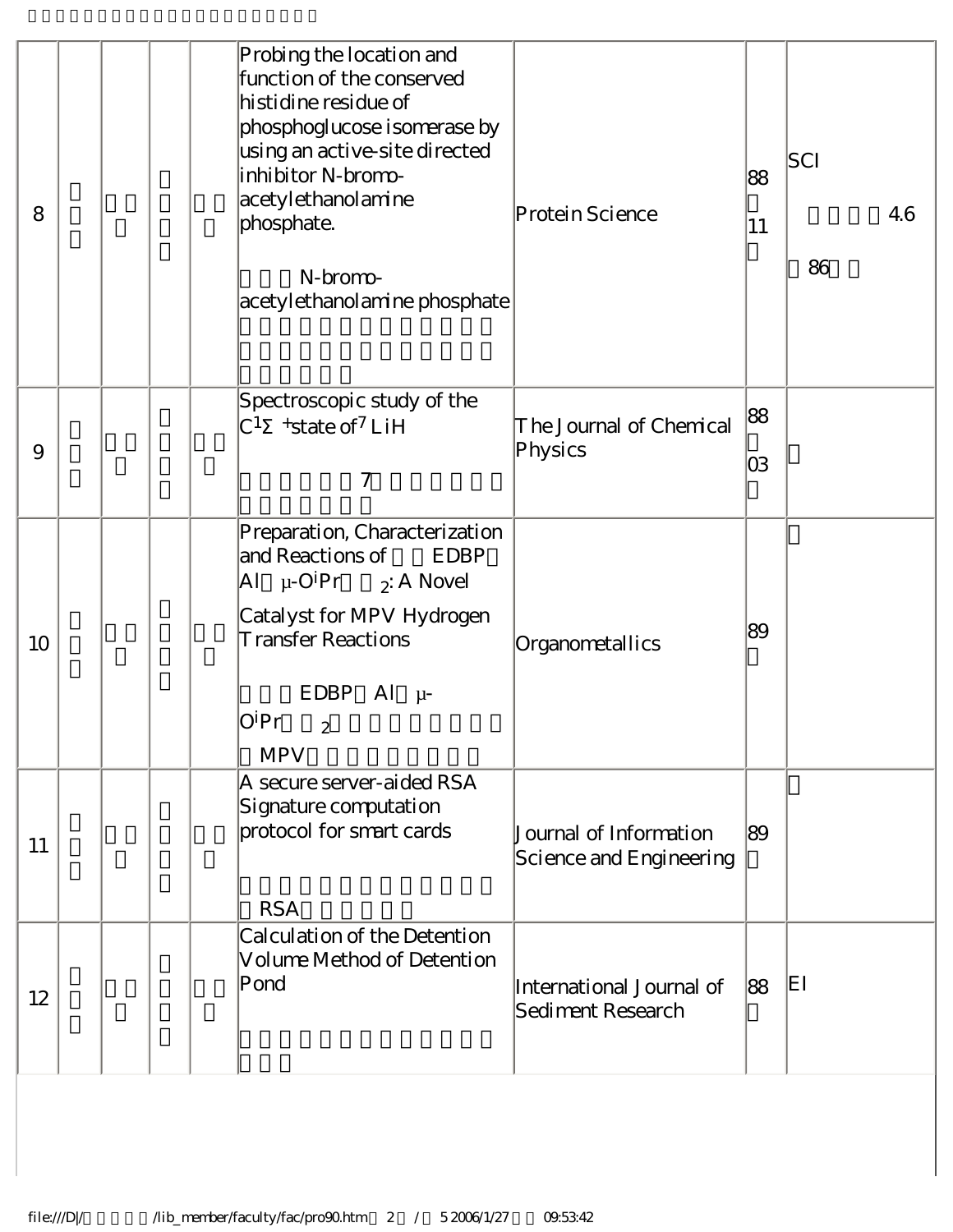| 13 | Load-carrying Capacities and<br>Failure Modes of Scaffold-<br>shoring Systems, Part : An<br>Analytical Model and Its<br>Closed-form Solution | Structural Engineering<br><b>AND Mechanics</b>                                      | 89<br>07 | SCI, EI       |
|----|----------------------------------------------------------------------------------------------------------------------------------------------|-------------------------------------------------------------------------------------|----------|---------------|
| 14 | A Superposition Scheme to<br>Obtain Boundary Element<br>Solutions in Multi-Layered<br>Elastic Media                                          | International Journal for<br>Numerical and<br>Analytical Methods in<br>Geomechanics | 89<br>08 | <b>SCI/EI</b> |
| 15 | LQG/GA Design of Active<br>Noise Controllers for A<br><b>Collocated Acoustic Duct</b><br>System<br>LQG/GA                                    | Journal of Sound and<br>Vibration                                                   | 88<br>12 | SCI           |
| 16 | Texture Classification Using<br>a Fuzzy Texture Spectrum<br>and Neural Networks                                                              | Journal of Electronic<br>Imaging                                                    | 87<br>01 | SCI           |
| 17 | Sliding surface design for<br>singularly perturbed systems                                                                                   | International Journal of<br>Control                                                 | 88       |               |
| 18 | Kinetic Study for<br>Synthesizing Dibenzyl<br>Phthalate via Solid-Liquid<br>Phase-Transfer Catalysis                                         | Industrial & Engineering<br>Chemistry Research                                      | 87       | SCI           |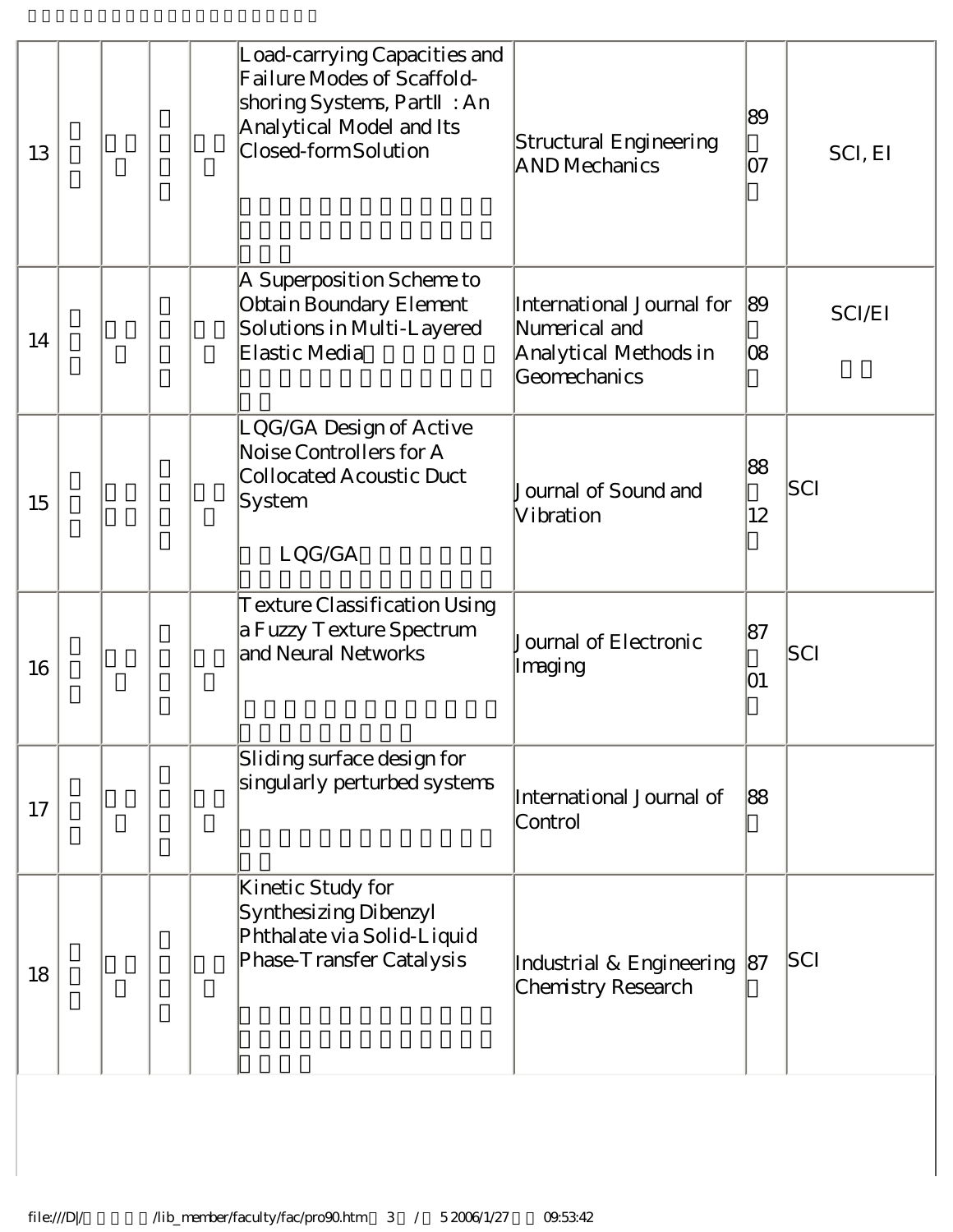| 19 |  | Characterization of<br>Electrolytic $ZrO2$ Coating on<br>AISI 316L Stainless Steel<br>ZrO <sub>2</sub><br>AISI 316L                                              | Journal of<br>Electrochemical Society. [04   | 88 | Impact<br>lvalue<br>SCI:<br> 2.110 |
|----|--|------------------------------------------------------------------------------------------------------------------------------------------------------------------|----------------------------------------------|----|------------------------------------|
| 20 |  | Characterization of Metal-<br>Doped Diamond-Like Carbon<br>Films Deposited by Cathodic<br>Arc Evaporation                                                        | Diamond and Related<br>Materials             | 89 |                                    |
| 21 |  | Regulatory Factors<br>Associated with Synthesis of<br>the Osmolyte Glycine Betaine<br>in the Halophilic<br>Methanoarchaeon<br>Methanoyalophilus<br>portucalensis | Applied and<br>Environmental<br>Microbiology | 88 | $ SCI: 3.5418.87\% $               |
| 22 |  | Involvement of focal adhesion<br>kinase in hepatocyte growth<br>factor-induced scatter of<br>Madin-Darby canine kidney<br>cells.<br><b>MDCK</b>                  | Journal of Biological<br>Chemistry           | 89 | $ SCIIF = 7.199$<br>Ranked 23/292  |
| 23 |  | A homopolymer stretch<br>composed of variable number<br>of cytidine residues in the<br>terminal repeats of<br>laryngotracheitis virus.                           | Avian Diseases                               | 89 | SCI                                |